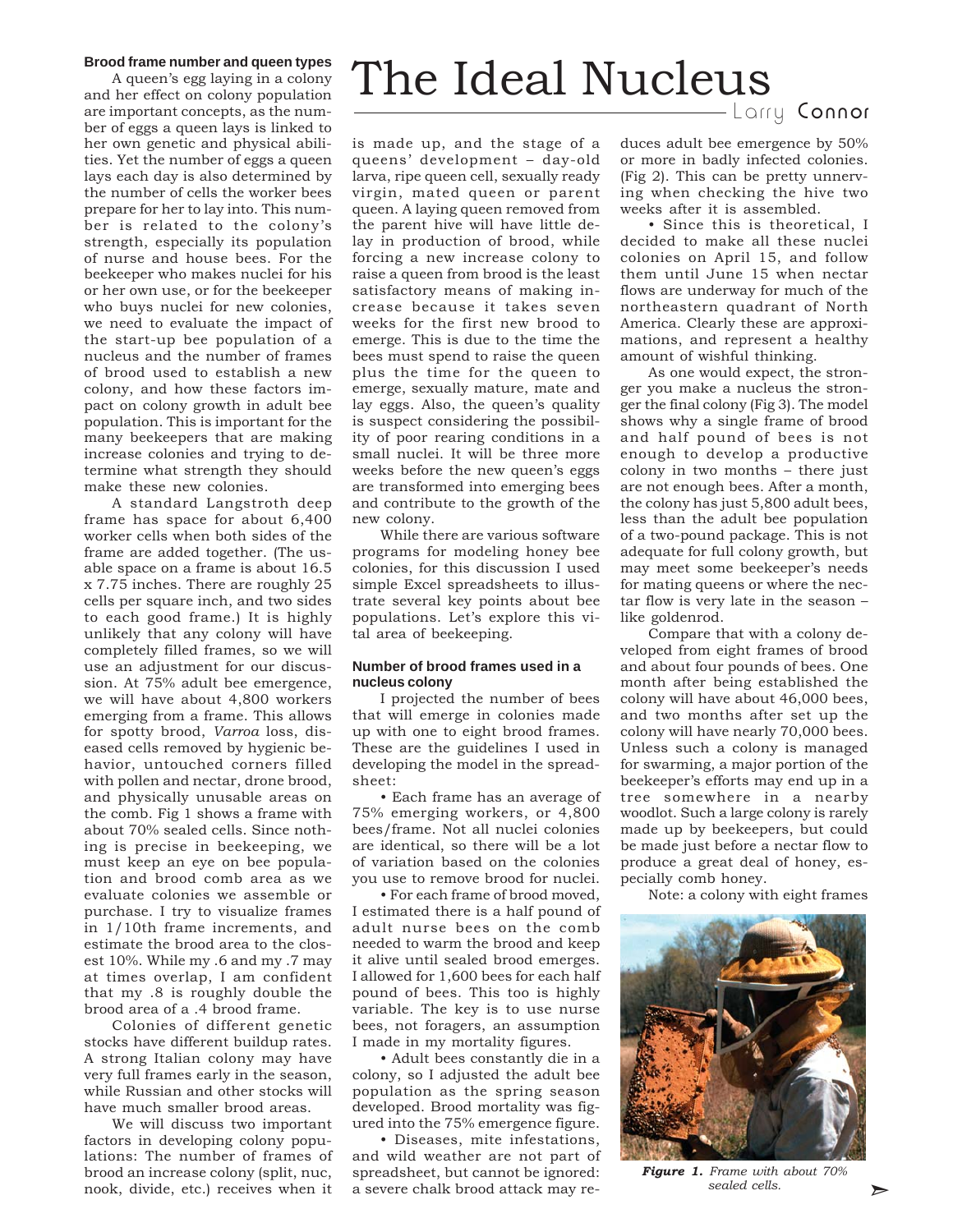of brood and bees is much stronger than a colony with eight frames of bees. The former counts frames of stored honey and pollen as well as brood, and reflects the size of the entire brood nest.



*Figure 2. A severe chalkbrood attack in a nuc can slow, or stop growth.*

Some beekeepers remove bees, brood, honey and pollen from a single colony to make up multiple nucleus colonies. Commercial beekeepers like Richard Adee and family (the largest beekeeping operation in the universe at present) have developed a method of dividing the resources of one full colony into four increase nuclei, dividing the brood, honey, pollen and empty frames into four units. Each new nucleus then receives a queen cell for production. Once the queen is mated, the colony is put on a truck along with thousands of other increase colonies and

moved to pollination or honey production locations. Some beekeepers call these Mississippi Splits, because of the original location the Adee family used as a winter bee operation. Like all beekeepers, the Adee's methods constantly evolve – apparently well enough to grow to 100,000 colonies.

Look at the possibilities nuclei colonies create. If you have a threebrood frame nucleus, in two months it will have about 34,000 bees; a four-brood frame nucleus will have about 41,500 bees, and a five-brood frame nucleus will have about 48,200 bees. For me, a two-month old colony with a population range of 34,000 to 48,200 bees is growing well and should collect a good honey crop or provide good pollination services. If forage is present, the colony will continue to grow, while the urge to swarm should be minimal. As a bonus, there has been a break in the brood cycle, which restricts *Varroa* mite population growth.

In the northeastern corner of the country many beekeepers use a deep frame hive body divided into two five-frame nuclei, often called a double nuc. (Figs. 4-5). This provides room for two or three frames of brood, a frame of honey and one or two empty combs for the queen to lay into. Adding bees attached to the frames and maybe a shake more will give you about 3,200 or more bees, or roughly a pound. The combined heat from the two colonies growing side-by-side stimulates growth in each five-frame nuc. These bees will keep the brood warm and care for the queen before and

80000 70000 Eight Seven 60000 Six 50000 **K** Five Four 40000 **Three** 30000 Two 20000 One 10000  $0 +$ <br>5-Apr 5-Apr 15-Apr 25-Apr 5-May 15-May 25-May 4-Jun 14-June 24-Jun **DATE** 

NUMBER OF SET-UP BROOD FRAMES AND COLONY POPULATION



after she is released from the queen cage or emerges from the queen cell. In about a month each colony will be so strong that it will need to be moved into regular eight- or tenframe equipment. Left in the small quarters, the nucleus will not expand further because there is not enough room. The colony will slow development, and may swarm. Some beekeepers add supers to nucleus colonies to keep them growing and to prevent swarming.

#### **Impact of the queen status used in increase colonies**

A laying queen is best; letting the bees raise a queen from worker brood is the worst. The latter includes queen failures when the queen dies and the bees must replace her from brood in the colony (if they have it). Let's discuss this effect, using these guidelines in a spreadsheet (Fig 6):

• Each nucleus was made with standard frames with an average of 75% emerging workers, or 4,800 bees/frame. I used three frames of brood for this model, which is on the strong side.

• For each frame of brood, I added one half pound of adult nurse bees to warm the brood and keep it alive until the sealed brood emerges. Thus, I allowed 4800 bees with three frames of brood.

• Each queen will lay an average 1,200 eggs per day after being installed and up and running full speed. Some days she will lay fewer eggs because there is no place for her to put them. Even queens have bad days and labor problems.

• When the beekeeper assembles the nucleus, it contains primarily sealed worker brood, and little open brood (eggs and larvae). This affects the colony age distri-



*Figure 4. A double nuc, with four*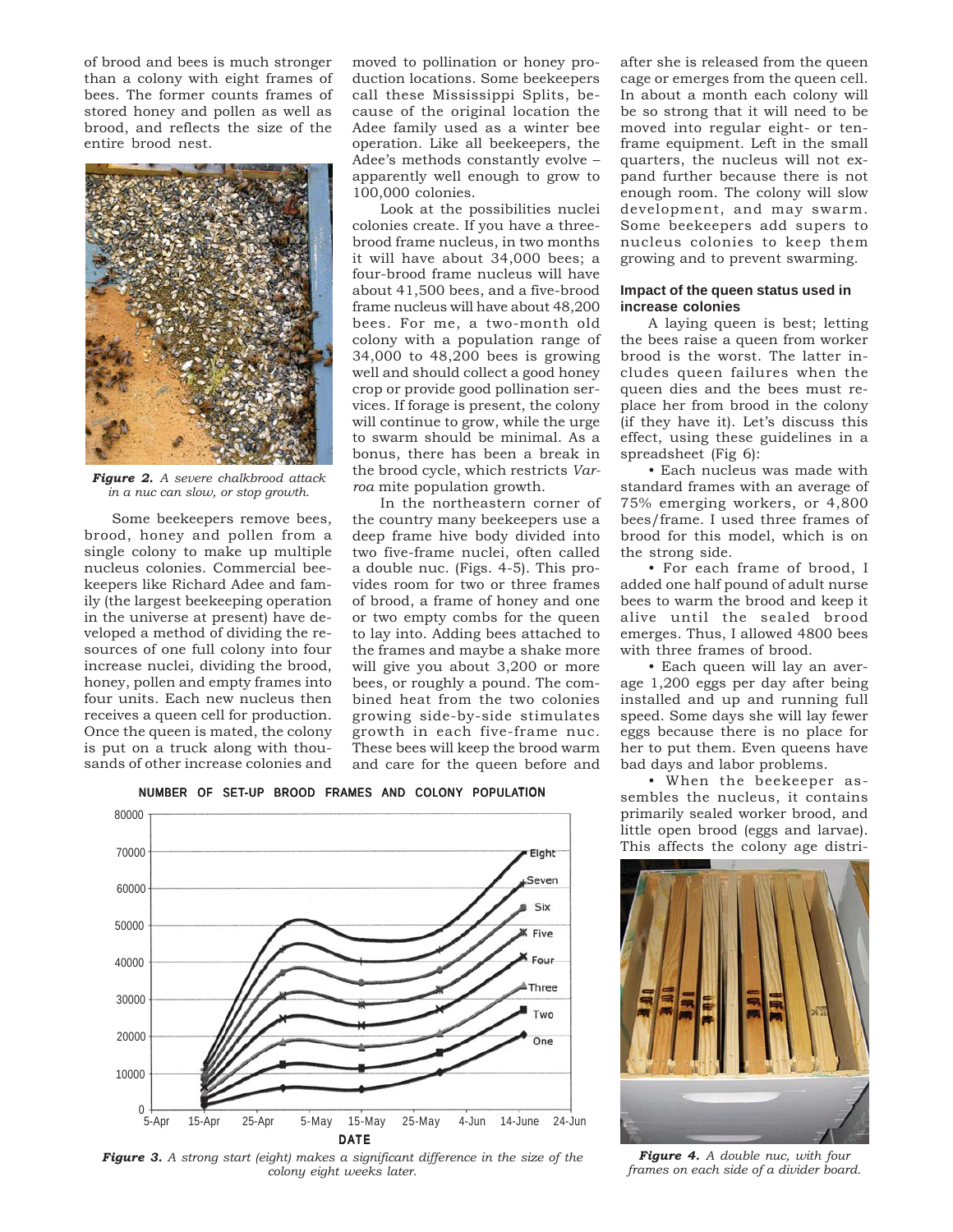

*Figure 5. Lids with feeder holes for each nuc.*

bution in all colonies as they develop, and is not a recommendation.

• Various queen types, based on stage of development, were used in the spreadsheet. They are:

Mother queen – Time for brood emergence is 21 days. Here the nucleus colony receives the queen from the parent hive, and there is no interruption in egg laying. As a result, you will have new bee emergence in about 21 days. In four weeks we expect to see about 27,000 bees in this three-frame nucleus; in seven weeks the population will approach 50,000 bees.

Laying queen – Time for brood emergence is 28 days. Here you must purchase or raise your own queen and introduce her into the nuc. Allow seven days for her to be released and start laying (to be conservative), add 21 days for her first adult daughter workers to emerge and join her in the hive. This is 28 days. In four weeks we expect to see about 18,500 bees in the hive, in seven weeks the population will be around 42,000 workers.

behavioral screening. The current of the current contract of the current contract of the current of the current of the current of the current of the current of the current of the current of the current of the current of th Virgin queen – Time for brood emergence is 31 days. Overproduction of queen cells often leads to a supply of caged sexually mature, ready-to-mate virgin queens. Allowing 10 days for release from an introduction cage and mating and 21 days for first brood emergence, virgin queens will provide bees in just a few more days than a mated queen. Expect 17,400 bees at 28 days from the founder bees and brood; expect 37,700 bees at seven weeks. This is just a bit less than a mated queen, which makes me wonder why sexually ready virgins are not used more often, especially since the queen is emerged and can be inspected for color, size and even

Queen cell – Time for brood

emergence is 37 days. Many beekeepers put a mature or "ripe" queen cell into mating nuclei. In fact, most commercial beekeepers use queen cells. Allow 16 days for a ripe queen pupa to emerge, mate and start laying, plus 21 days for the first worker bees. This is a total of 37 days for first emergence. At seven weeks expect 31,200 bees.

Queen raised from brood – Time for brood emergence is 49 days. There is a full seven-week delay when you expect a colony to raise its own queen. This may provide good *Varroa* control by providing a break in the brood rearing, but it is very costly in terms of lost buildup. I count it this way: the queen will be raised from a young larvae, so add 13 days for her to emerge from a queen cell. To this add 15 or 16 days for the queen's maturation, mating and egg laying. Then, of course, you still must wait 21 days for worker emergence. This puts the first emergence at 49 or 50 days. For seven weeks, the colony has not yet added any new bees. The population has been stuck at 17,400 bees since the last of the brood emerged. Of course, during hive inspections you have seen the formation of queen cells, bees preparing for the queen to mate and start laying, and then the new queen's brood appear. It's a fun and educational process to watch, but the 28-day lack of open brood messes up colony balance, severely reduces the stimulus to forage for pollen usually needed for royal and worker jelly production, and reduces comb construction and food reserve storage.

Colonies with queens that fail fall into this last category. While the worker bees do not age as fast when not rearing brood, they are older and will be poorer nurse bees. Either make the decision to requeen, or combine these bees with a growing unit so the bees will be of some benefit to the recipient colony

#### **The beekeeper effect**

As beekeepers work they consciously and subconsciously impact the colonies they manipulate. A beekeeper creating a single frame nuc may pick the one frame with 95% sealed brood found during inspection. Likewise, a larger nuc may be made from a number of frames containing less than 70% future worker bees. There are always frames with a combination of brood, pollen and honey. How do these compute into this discussion? The largest variable in increase production is the beekeeper's decisions.

**Addition of a frame of brood before worker bees emerge**. One clear advantage a beekeeper can give a nucleus colony is to add a frame of sealed brood during the buildup time before a queen's daughter workers have emerged. This corrects the age imbalance created by adding only sealed brood to the nucleus and it will serve as a boost to bee population. Removal of bees from a strong colony is one swarm management tool beekeepers have, especially if done in the late April/early May time period. Beekeepers can also add a shake of bees to the entrance of a weak hive and add the bees from a brood frame from another colony. Small swarms may be used in the same manner, if not in an area where there is a risk of catching African honey bees, however remote.

#### **The Connecticut nucleus colony**

This allows us to reach a compromise, in order to find an optimal plan for a nucleus. What is the per-



#### EXPECTED ADULT BEE POPULATION FROM DIFFERENT QUEEN TYPES

Mother Queen **-Laying Queen** Virgin Queen Quĕen Cell<br>Raise From Brood

*Figure 6. Growth rates based on queen type.*